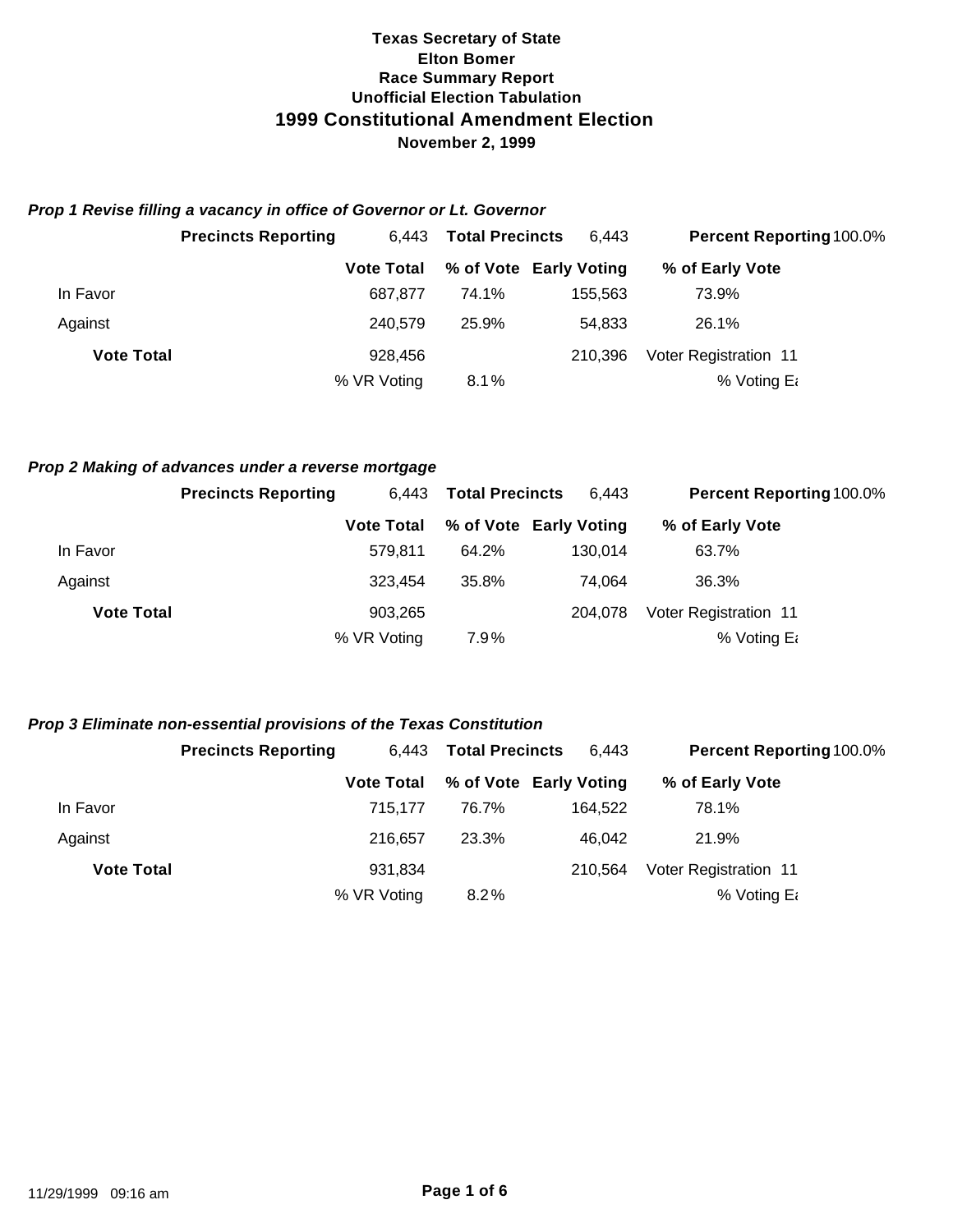### *Prop 4 Exempt property owned by charitable institutions from ad valorem tax*

|                   | <b>Precincts Reporting</b> | 6.443             | <b>Total Precincts</b> | 6.443                  | <b>Percent Reporting 100.0%</b> |
|-------------------|----------------------------|-------------------|------------------------|------------------------|---------------------------------|
|                   |                            | <b>Vote Total</b> |                        | % of Vote Early Voting | % of Early Vote                 |
| In Favor          |                            | 481.402           | 51.9%                  | 104.520                | 49.6%                           |
| Against           |                            | 446,700           | 48.1%                  | 106.359                | 50.4%                           |
| <b>Vote Total</b> |                            | 928,102           |                        | 210.879                | Voter Registration 11           |
|                   |                            | % VR Voting       | 8.1%                   |                        | % Voting Et                     |

### *Prop 5 State employees to receive compensation as member of a district*

|                   | <b>Precincts Reporting</b> | 6.443             | <b>Total Precincts</b> | 6.443                  | <b>Percent Reporting 100.0%</b> |
|-------------------|----------------------------|-------------------|------------------------|------------------------|---------------------------------|
|                   |                            | <b>Vote Total</b> |                        | % of Vote Early Voting | % of Early Vote                 |
| In Favor          |                            | 424.287           | 45.4%                  | 91.617                 | 43.3%                           |
| Against           |                            | 510.257           | 54.6%                  | 120.062                | 56.7%                           |
| <b>Vote Total</b> |                            | 934.544           |                        | 211.679                | Voter Registration 11           |
|                   |                            | % VR Voting       | 8.2%                   |                        | % Voting $E_i$                  |

### *Prop 6 Increase maximum size of an urban homestead to 10 acres*

|                   | <b>Precincts Reporting</b> | 6.443             | <b>Total Precincts</b> | 6.443                  | <b>Percent Reporting 100.0%</b> |
|-------------------|----------------------------|-------------------|------------------------|------------------------|---------------------------------|
|                   |                            | <b>Vote Total</b> |                        | % of Vote Early Voting | % of Early Vote                 |
| In Favor          |                            | 631.782           | 67.5%                  | 142.447                | 67.7%                           |
| Against           |                            | 303,662           | 32.5%                  | 67.919                 | 32.3%                           |
| <b>Vote Total</b> |                            | 935.444           |                        | 210.366                | Voter Registration 11           |
|                   |                            | % VR Voting       | 8.2%                   |                        | % Voting $E_i$                  |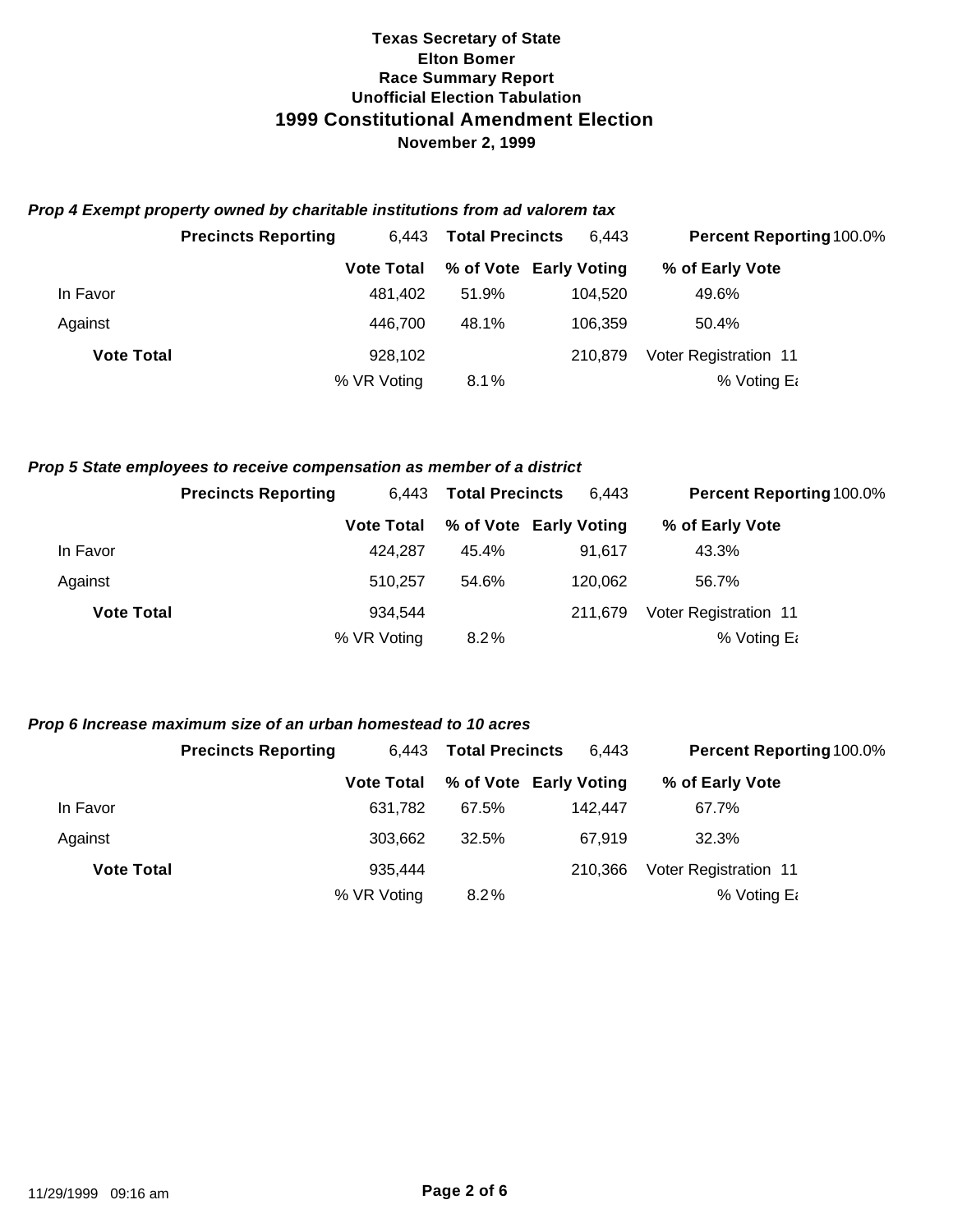### *Prop 7 Authorize garnishment of wages for spousal maintenance*

|                   | <b>Precincts Reporting</b> | 6.443             | <b>Total Precincts</b> | 6.443                  | <b>Percent Reporting 100.0%</b> |
|-------------------|----------------------------|-------------------|------------------------|------------------------|---------------------------------|
|                   |                            | <b>Vote Total</b> |                        | % of Vote Early Voting | % of Early Vote                 |
| In Favor          |                            | 641.118           | 67.5%                  | 150.163                | 70.4%                           |
| Against           |                            | 309,300           | 32.5%                  | 63.118                 | 29.6%                           |
| <b>Vote Total</b> |                            | 950.418           |                        | 213.281                | Voter Registration 11           |
|                   |                            | % VR Voting       | $8.3\%$                |                        | % Voting $E_i$                  |

### *Prop 8 Adjutant general to serve at the pleasure of the Governor*

|                   | <b>Precincts Reporting</b> | 6.443             | <b>Total Precincts</b> | 6.443                  | <b>Percent Reporting 100.0%</b> |
|-------------------|----------------------------|-------------------|------------------------|------------------------|---------------------------------|
|                   |                            | <b>Vote Total</b> |                        | % of Vote Early Voting | % of Early Vote                 |
| In Favor          |                            | 428.366           | 47.4%                  | 102.360                | 49.9%                           |
| Against           |                            | 474.970           | 52.6%                  | 102.815                | 50.1%                           |
| <b>Vote Total</b> |                            | 903,336           |                        | 205.175                | Voter Registration 11           |
|                   |                            | % VR Voting       | 7.9%                   |                        | % Voting $E_i$                  |

#### *Prop 9 Creating a Judicial Compensation Commission*

|                   | <b>Precincts Reporting</b> | 6.443             | <b>Total Precincts</b> | 6.443                  | <b>Percent Reporting 100.0%</b> |
|-------------------|----------------------------|-------------------|------------------------|------------------------|---------------------------------|
|                   |                            | <b>Vote Total</b> |                        | % of Vote Early Voting | % of Early Vote                 |
| In Favor          |                            | 367.564           | 41.0%                  | 81.727                 | 40.1%                           |
| Against           |                            | 529,243           | 59.0%                  | 122.085                | 59.9%                           |
| <b>Vote Total</b> |                            | 896.807           |                        | 203.812                | Voter Registration 11           |
|                   |                            | % VR Voting       | 7.9%                   |                        | % Voting E                      |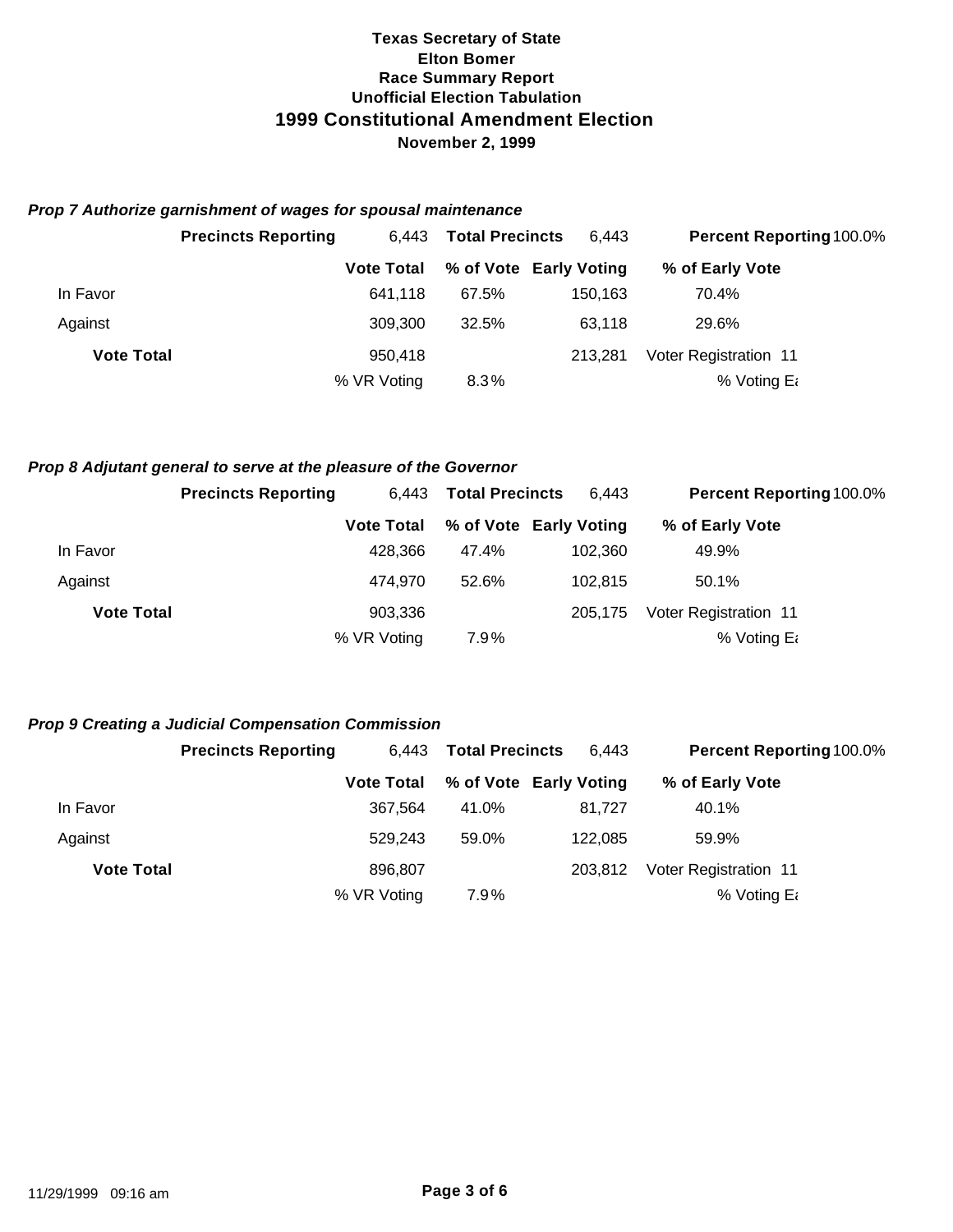#### *Prop 10 Commisioner of Health and Human Svcs serve at pleasure of Governor*

|                   | <b>Precincts Reporting</b> | 6.443             | <b>Total Precincts</b> | 6.443                  | <b>Percent Reporting 100.0%</b> |
|-------------------|----------------------------|-------------------|------------------------|------------------------|---------------------------------|
|                   |                            | <b>Vote Total</b> |                        | % of Vote Early Voting | % of Early Vote                 |
| In Favor          |                            | 437.484           | 47.9%                  | 104.262                | 50.5%                           |
| Against           |                            | 475.150           | 52.1%                  | 102.389                | 49.5%                           |
| <b>Vote Total</b> |                            | 912.634           |                        | 206.651                | Voter Registration 11           |
|                   |                            | % VR Voting       | 8.%                    |                        | % Voting $E_i$                  |

#### *Prop 11 Permit political subd.to purchase nonassessable property insurance*

|                   | <b>Precincts Reporting</b> | 6.443             | <b>Total Precincts</b> | 6.443                  | <b>Percent Reporting 100.0%</b> |
|-------------------|----------------------------|-------------------|------------------------|------------------------|---------------------------------|
|                   |                            | <b>Vote Total</b> |                        | % of Vote Early Voting | % of Early Vote                 |
| In Favor          |                            | 563,270           | 62.3%                  | 127.219                | 62.2%                           |
| Against           |                            | 341.465           | 37.7%                  | 77.308                 | 37.8%                           |
| <b>Vote Total</b> |                            | 904,735           |                        | 204.527                | Voter Registration 11           |
|                   |                            | % VR Voting       | 7.9%                   |                        | % Voting $E_i$                  |

### *Prop 12 Exempt from ad valorem taxation leased motor vehicles*

|                   | <b>Precincts Reporting</b> | 6.443             | <b>Total Precincts</b> | 6.443                  | <b>Percent Reporting 100.0%</b> |
|-------------------|----------------------------|-------------------|------------------------|------------------------|---------------------------------|
|                   |                            | <b>Vote Total</b> |                        | % of Vote Early Voting | % of Early Vote                 |
| In Favor          |                            | 527.868           | 57.2%                  | 112.727                | 54.8%                           |
| Against           |                            | 395,188           | 42.8%                  | 93,060                 | 45.2%                           |
| <b>Vote Total</b> |                            | 923,056           |                        | 205.787                | Voter Registration 11           |
|                   |                            | % VR Voting       | 8.1%                   |                        | % Voting $E_i$                  |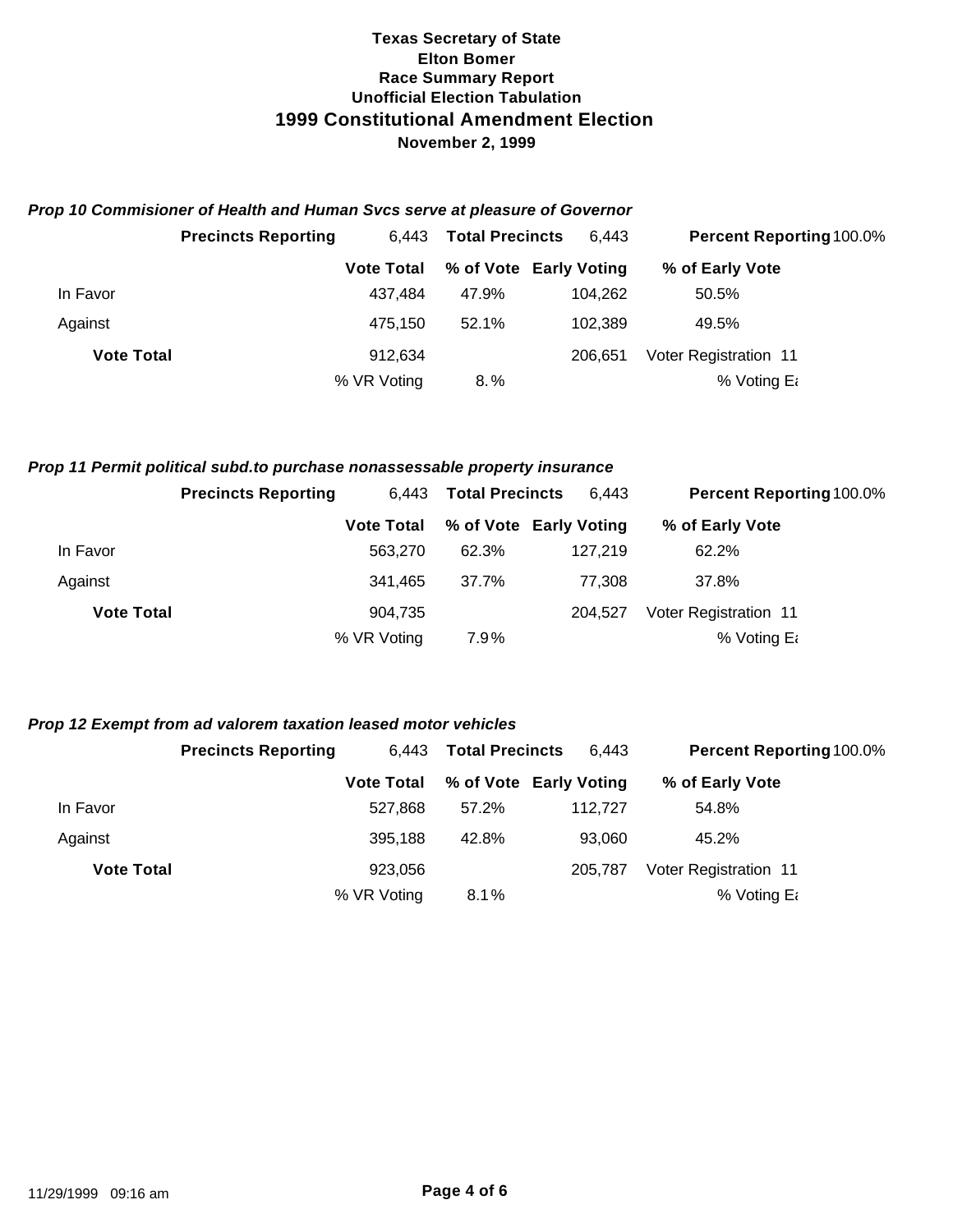### *Prop 13 Issuance of \$400 million in bonds to finance educational loans*

|                   | <b>Precincts Reporting</b> | 6.443             | <b>Total Precincts</b> | 6.443                  | <b>Percent Reporting 100.0%</b> |
|-------------------|----------------------------|-------------------|------------------------|------------------------|---------------------------------|
|                   |                            | <b>Vote Total</b> |                        | % of Vote Early Voting | % of Early Vote                 |
| In Favor          |                            | 670.727           | 71.1%                  | 147.582                | 69.6%                           |
| Against           |                            | 273,080           | 28.9%                  | 64.392                 | 30.4%                           |
| <b>Vote Total</b> |                            | 943.807           |                        | 211.974                | Voter Registration 11           |
|                   |                            | % VR Voting       | $8.3\%$                |                        | % Voting Et                     |

### *Prop 14 State boards, comms. governed by odd number of 3 or more members*

|                   | <b>Precincts Reporting</b> | 6.443             | <b>Total Precincts</b> | 6.443                  | <b>Percent Reporting 100.0%</b> |
|-------------------|----------------------------|-------------------|------------------------|------------------------|---------------------------------|
|                   |                            | <b>Vote Total</b> |                        | % of Vote Early Voting | % of Early Vote                 |
| In Favor          |                            | 660,312           | 73.2%                  | 153,319                | 75.1%                           |
| Against           |                            | 241,906           | 26.8%                  | 50.908                 | 24.9%                           |
| <b>Vote Total</b> |                            | 902,218           |                        | 204.227                | Voter Registration 11           |
|                   |                            | % VR Voting       | 7.9%                   |                        | % Voting Et                     |

### *Prop 15 Spouses to agree to convert separate property to community property*

|                   | <b>Precincts Reporting</b> | 6.443             | <b>Total Precincts</b> | 6.443                  | <b>Percent Reporting 100.0%</b> |
|-------------------|----------------------------|-------------------|------------------------|------------------------|---------------------------------|
|                   |                            | <b>Vote Total</b> |                        | % of Vote Early Voting | % of Early Vote                 |
| In Favor          |                            | 633.377           | 67.4%                  | 144.252                | 68.4%                           |
| Against           |                            | 306,206           | 32.6%                  | 66.736                 | 31.6%                           |
| <b>Vote Total</b> |                            | 939,583           |                        | 210.988                | Voter Registration 11           |
|                   |                            | % VR Voting       | $8.2\%$                |                        | % Voting Et                     |